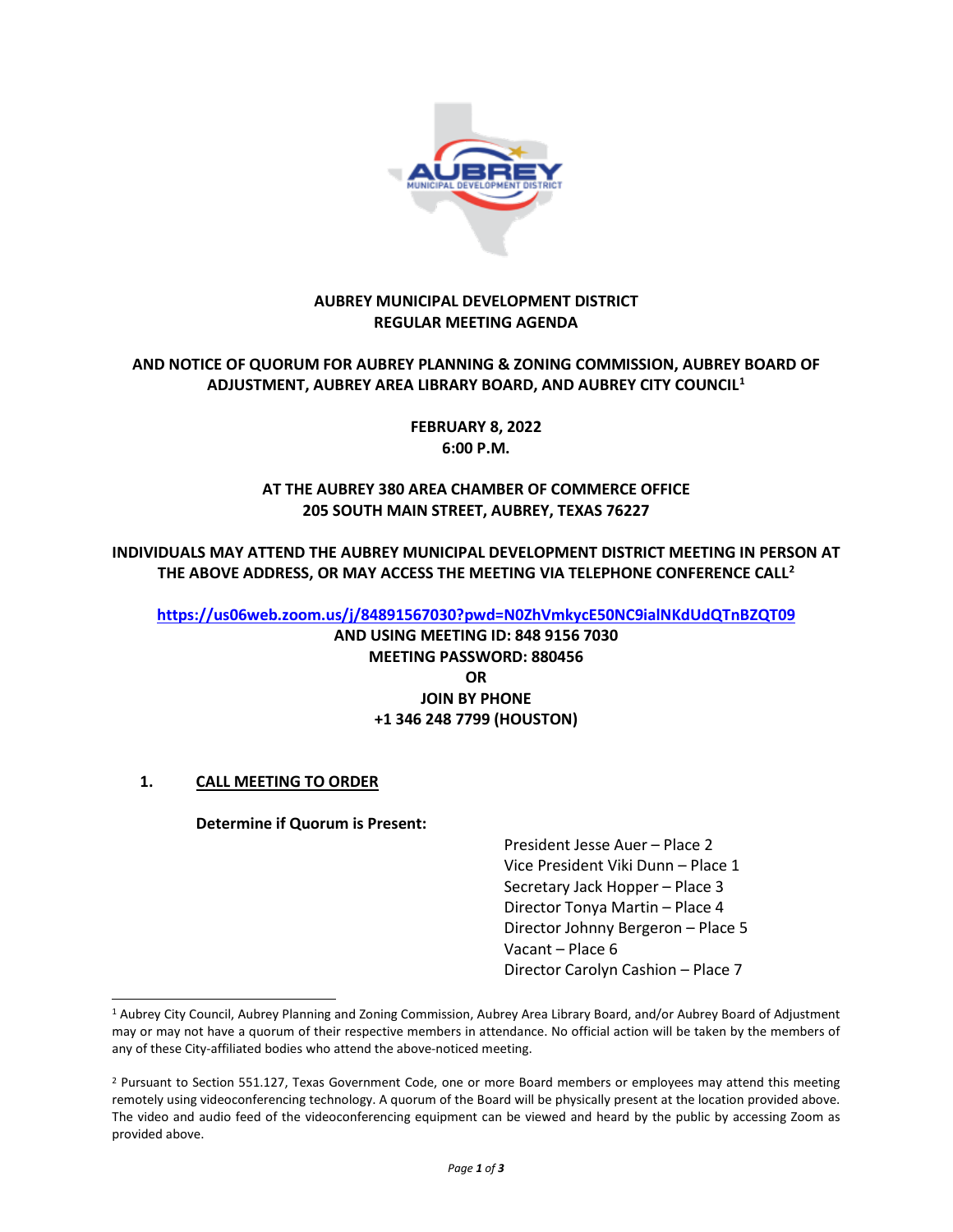### **2. INVOCATION & PLEDGE OF ALLEGIANCE**

*Pledge of Allegiance to the Flag – "I pledge allegiance to the Flag of the United States of America, and to the Republic for which it stands, one Nation under God, indivisible, with liberty and justice for all."*

*Pledge of Allegiance to the Texas Flag – "Honor the Texas flag; I pledge allegiance to thee, Texas, one state under God, one and indivisible."*

#### **3. COMMUNITY ANNOUNCEMENTS**

*Items of community interest include: expressions of thanks, congratulations, or condolence; an honorary or salutary recognition of an individual; a reminder about an upcoming event organized or sponsored by the governing body; and announcements involving an imminent threat to the public health and safety that has arisen after the posting of the agenda.*

#### **4. CITIZEN INPUT**

*At this time, any person may address the board regarding an item on this meeting agenda that is not scheduled for a public hearing. Also, at this time any person may address the board regarding an item that is not on this meeting agenda. Each person will be allowed up to three minutes to speak. No discussion or action may be taken at this meeting on items not listed on this agenda, other than to make statements of specific factual information in response to a citizen's inquiry or to recite existing policy in response to the inquiry.*

#### **5. EXECUTIVE SESSION**

In accordance with Texas Government Code, Section 551.001, et seq., the Board of Directors will recess into Executive Session (closed meeting) to discuss the following:

- a) Section 551.074 Personnel Matters. 1) to deliberate the appointment, employment, evaluation, reassignment, duties, discipline, or dismissal of an Executive Director.
- **6.** Reconvene into Open Session: Time: \_\_\_\_\_\_\_\_\_\_\_\_\_\_\_\_\_\_\_ In accordance with Texas Government Code, Chapter 551, the Board of Directors will reconvene into Regular Session to consider and take appropriate action, if any, regarding any items discussed in Executive Session.
- **7.** Consideration and action regarding the Executive Director recruitment, hiring, and onboarding process. (Bauer | [Document Link\)](https://www.dropbox.com/s/vcrxfgng0atmpo3/2022%200208%20Item%2007.pdf?dl=0)
- **8.** Consideration and action regarding the minutes of: (Gray/Bauer [| Document Link\)](https://www.dropbox.com/s/55czqw1deybqj1l/2022%200208%20Item%2008.pdf?dl=0)
	- a) January 11, 2022 Regular Meeting
	- b) January 19, 2022 Special Called Meeting
- **9.** Consideration and action regarding the Financial Reports from January 2022. (Gray/Bauer | [Document Link\)](https://www.dropbox.com/s/dbhubpmbsog7rwb/2022%200208%20Item%2009.pdf?dl=0)
- **10.** Consideration and action regarding a request by the Aubrey Area Chamber of Commerce to extend its lease at 205 South Main Street, Aubrey, TX 76227. (Gray/Bauer | [Document Link\)](https://www.dropbox.com/s/lbuxctb4putci4v/2022%200208%20Item%2010.pdf?dl=0)
- **11.** Consideration and action regarding projects and funding partnerships for downtown TXDOT projects (Gray/Bauer [| Document Link\)](https://www.dropbox.com/s/vfx4p4rpsq8azoc/2022%200208%20Item%2011.pdf?dl=0)
- **12.** Discussion regarding development update. (Gray/Bauer [| Document Link\)](https://www.dropbox.com/s/z4s1wtacvja7i0x/2022%200208%20Item%2012.pdf?dl=0)